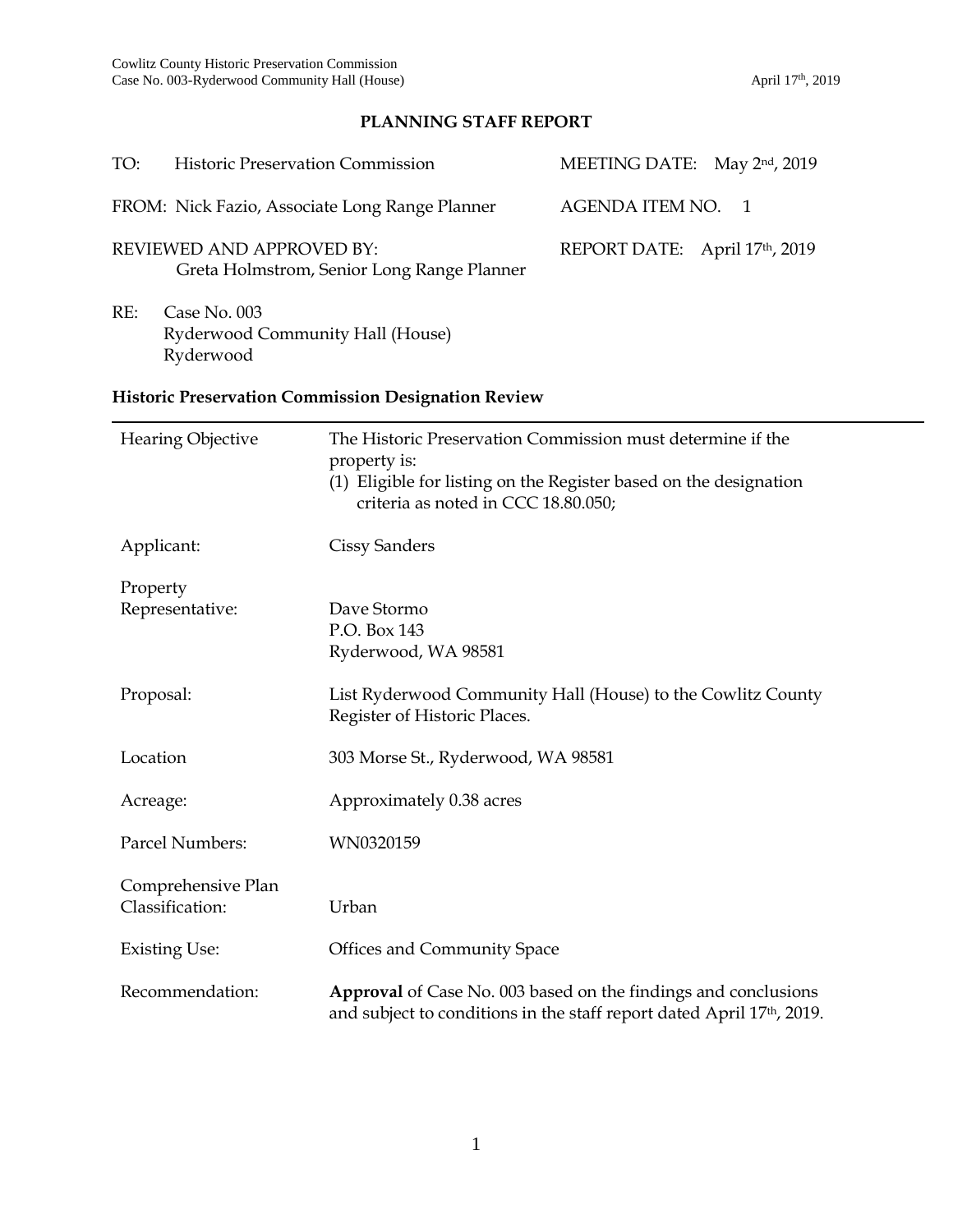

*Figure 1: Site Vicinity*



*Figure 2: Site Parcels*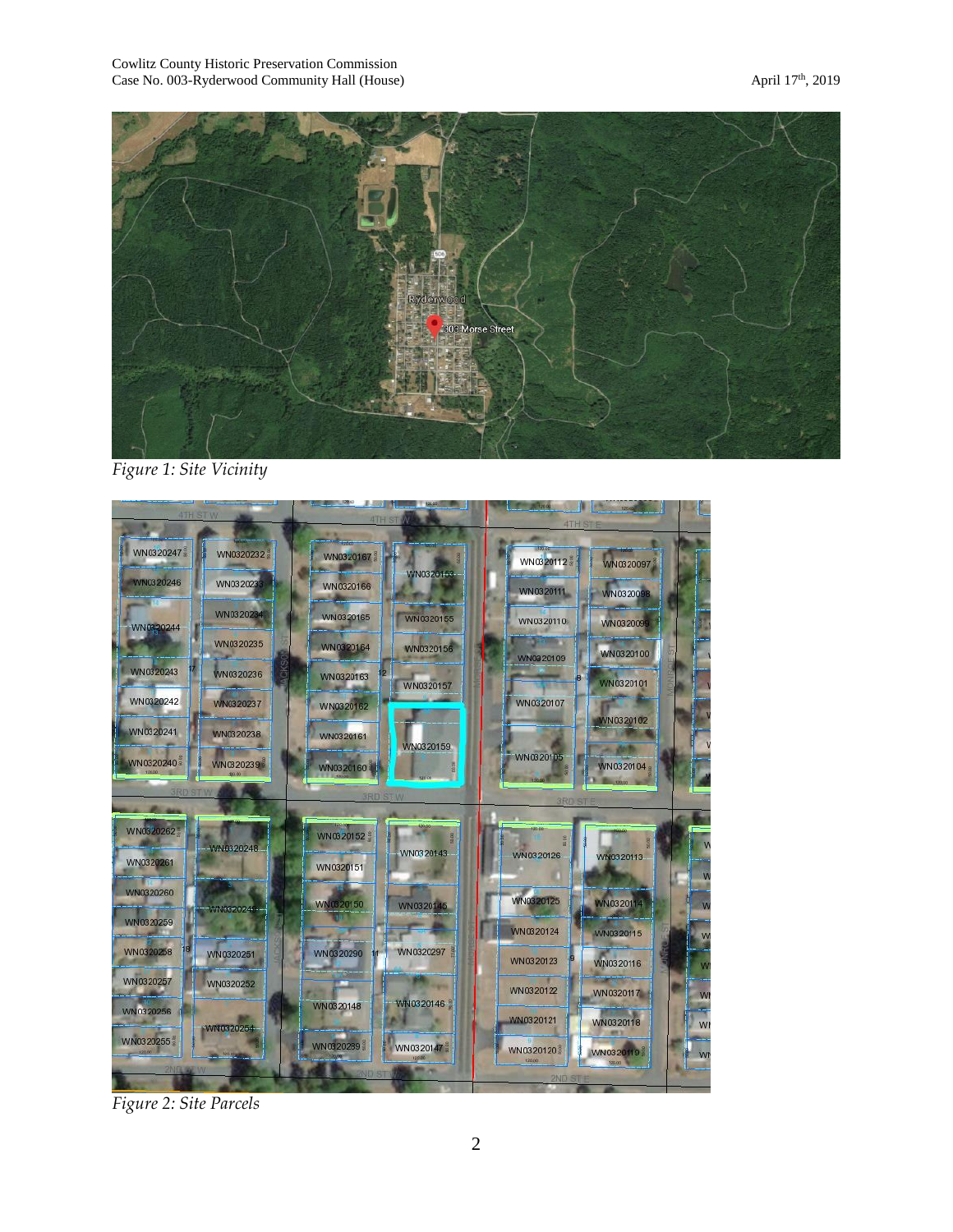#### **A. APPLICATION PROCESSING AND PUBLIC NOTICE**

This application was processed according to CCC 18.80 and the By-Laws of the Cowlitz County Historic Preservation Commission.

Public notice will be provided in accordance with CCC 18.80.050. Notice of the application will be published once in Longview's *The Daily News*, a newspaper of general circulation in the community, on April 21st, 2019. In addition, notice of the public meeting will be posted on the County's website and emailed to interested parties, as self-identified by request.

This report provides findings, conclusions, and a recommended action that will be transmitted to the Historic Preservation Commission.

#### **B. APPLICABLE COUNTY PLANNING REGULATIONS:**

**1.** Land Use & Development Code CCC 18.80.050

### **C. VERIFICATION OF MATERIALS AND CONDITIONS:**

**Application Materials.** Staff worked with the applicant over the course of several months, providing guidance regarding interpretation of the application materials. Staff reviewed the application and it was determined complete on April 17th, 2019.

**Site Condition.** Staff has visited the site on multiple occasions in the past and been given multiple tours by the applicant. Additionally, Staff will visit the site on the morning of Monday, April 29<sup>th</sup>, 2019 and review the site with application materials in-hand.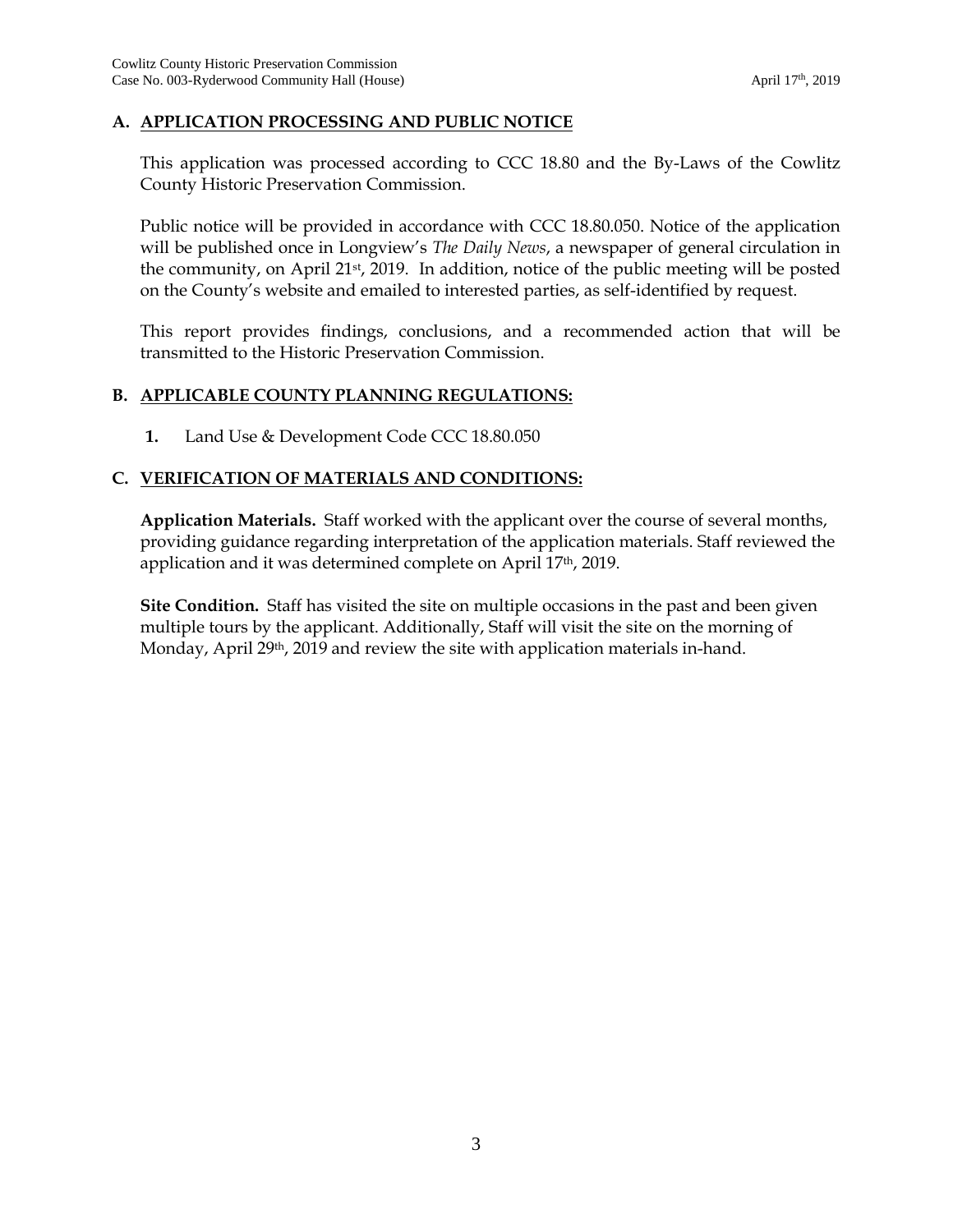### **D. FINDINGS RELATING TO DESIGNATION CRITERIA**

Applications to the Cowlitz County Register of Historic Places must meet certain criteria in order to be eligible for inclusion. These criteria are listed in CCC 18.80.050.

Staff reviewed the application within the context of the minimum criteria, and evaluated notations of the criteria that were used by the applicant to support inclusion on the Register.

**The site is significantly associated with the history, architecture, archaeology, engineering, or cultural heritage of the community:** The property is one of the oldest buildings in, and an original construction of, the community of Ryderwood in Cowlitz County. The building has long held a place of distinction in the community and historically served as the seat of decision-making in Ryderwood.

**Conclusion:** The site **meets** this criterion.

**The site has integrity:** The property is well maintained and has been in continuous use for community functions since its establishment. The property currently houses the offices of Ryderwood Improvement and Service Association, Ryderwood History Project, exercise and game room, auditorium, and dining room with attached commercial kitchen.

**Conclusion:** The site **meets** this criterion.

**The site is at least 50 years old, or is of lesser age and has exceptional importance:** The applicant notes that the building was first constructed in 1923.

**Conclusion:** The site **meets** this criterion.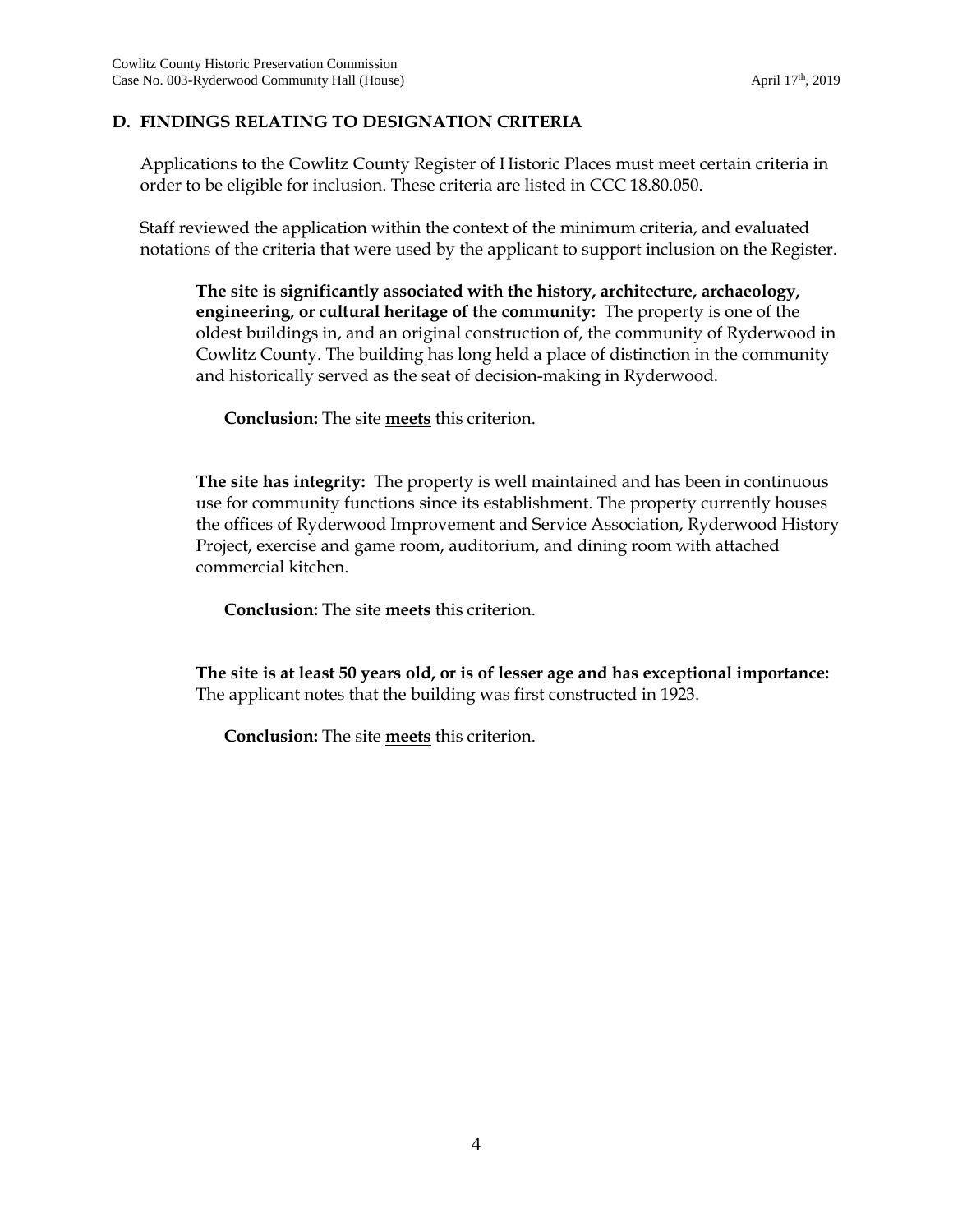1. **Is associated with events that have made a significant contribution to the broad patterns of national, state, or local history:** The founding of Ryderwood and the development of the timber industry in the Northwest is really made up of a series of events over the course of 40+ years in the late 19<sup>th</sup> and early 20<sup>th</sup> centuries. Taken together, these events may be interpreted as one larger event in the establishment of broad patterns of economic development and regional settlement. The building was and remains an essential community fixture, providing not only essential basic services and serving as the seat of decision-making in Ryderwood, but also by instilling local pride of place.

**Conclusion:** The site **meets** this criterion.

2. **Embodies the distinctive architectural characteristics of a type, period, style, or method of design or construction, or represents a significant and distinguishable entity whose components may lack individual distinction:** The applicant notes that the hipped roof lines are distinctive and similar to many other homes and buildings in both Ryderwood and Longview dating from that era. Long-Bell's contracted architect at the time of construction, Archibald Norman Torbitt, was known to have designed the vast majority of, if not all, of the main buildings in Ryderwood. The Department of Archeology and Historic Preservation advises that Archibald Norman Torbitt was "one of the most diverse designers to practice in Washington state." While the building's individual features may be generally indistinctive, when taken as a whole, the building clearly represents a time and place of design- that of early logging-town architecture that is best known for its utility and quaint nature.

**Conclusion:** The site **meets** this criterion.

3. **Is an outstanding work of a designer, builder, or architect who has made a substantial contribution to the art:** The architect is unknown.

**\*\*SPECIAL NOTE\*\*-** Anecdotal evidence suggests that the architect who designed the building was Archibald Norman Torbitt, Long-Bell's contracted architect at the time of construction.

**Conclusion:** The site **does not meet** this criterion.

4. **Exemplifies or reflects special elements of Cowlitz County's cultural, special, economic, political, aesthetic, engineering, or architectural history:** The building is intimately tied with the early development of Ryderwood, which was essential in not only the development of Cowlitz County, but also of Longview, and the wider Pacific Northwest region. Much of the timber that came from Ryderwood ended up in homes built across the country and even in buildings in Asia and Europe. Additionally, Ryderwood was instrumental in the long-term development of the Northwestern timber industry and larger economic movement.

**Conclusion:** The site **meets** this criterion.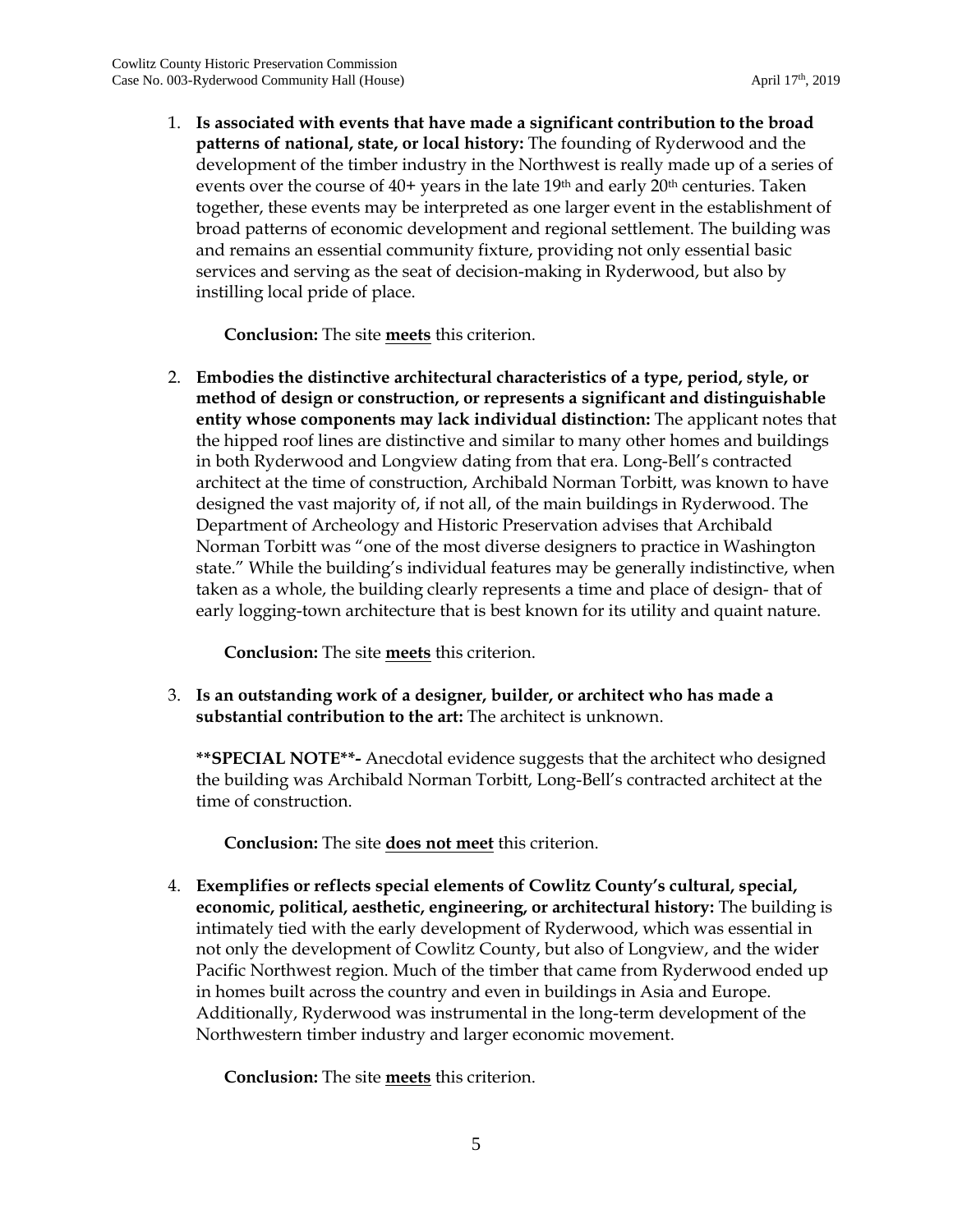5. **Is associated with the lives of persons significant in national, state, or local history:** The applicant provides information that indicates the structure was an essential community fixture in the early days of Ryderwood. Not only did the building provide critical basic services to the people of the early logging town, but was also the seat of decision-making for families and the town at large. Ryderwood was founded by R.A. Long, one of the most influential timber barons, and is responsible for the economic success and even founding of many other towns and cities across the nation including nearby Longview, WA. After the town became a retirement community in 1953, the building maintained its local prominence and still serves as the seat of decision-making for the community.

**Conclusion:** The site **meets** this criterion.

6. **Has yielded or may be likely to yield important archaeological information related to history or prehistory:** N/A

**Conclusion:** N/A

7. **Is a building or structure removed from its original location but which is significant primarily for architectural value, or which is the only surviving structure significantly associated with an historic person or event:** N/A

**Conclusion:** N/A

8. **Is a birthplace or grave of a historical figure of outstanding importance and is the only surviving structure or site associated with that person:** N/A

**Conclusion:** N/A

9. **Is a cemetery which derives its primary significance from age, from distinctive design features, or from association with historic events, or cultural patterns:** N/A

**Conclusion:** N/A

10. **Is a reconstructed building that has been executed in a historically accurate manner on the original site:** N/A

**Conclusion:** N/A